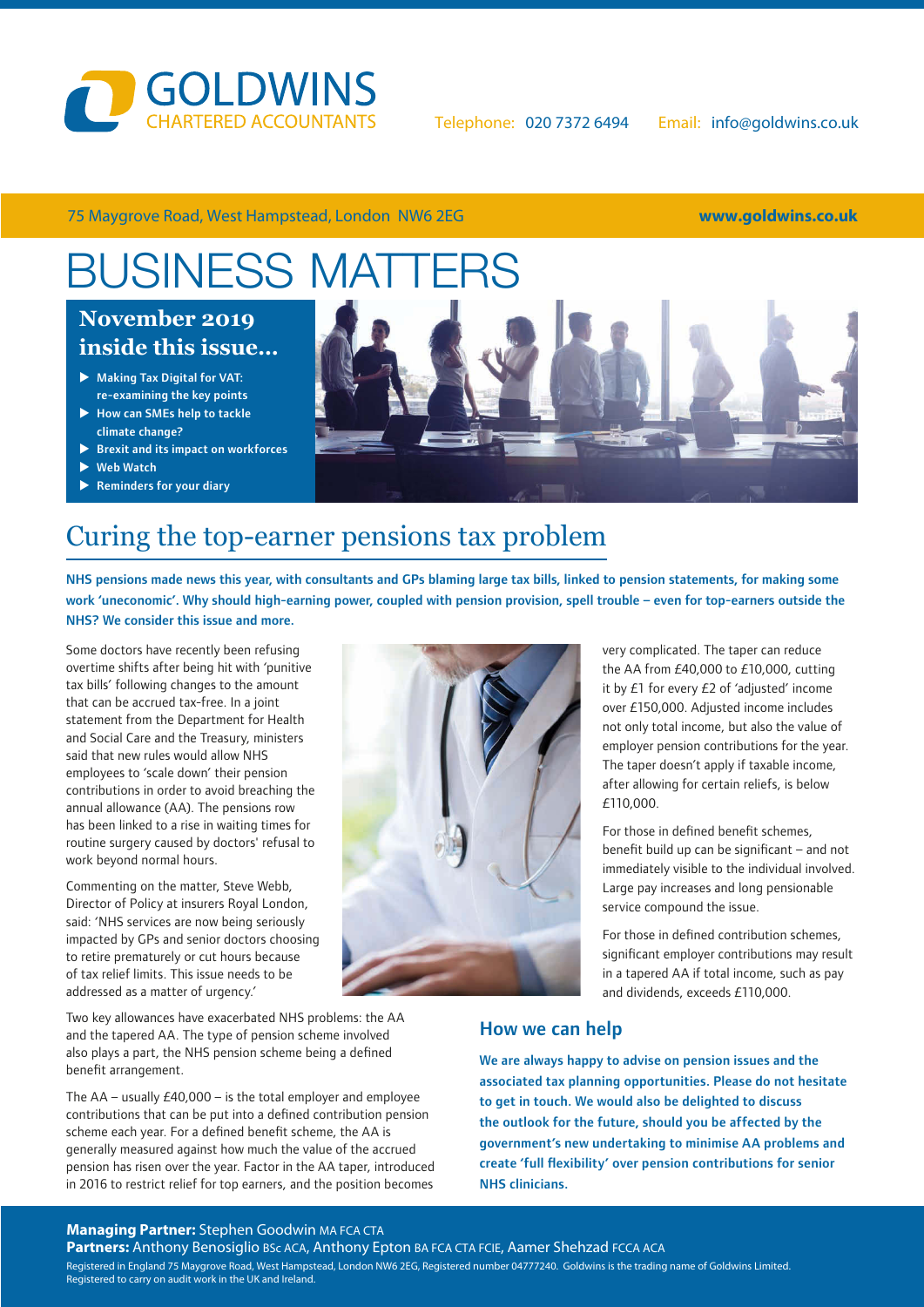### Making Tax Digital for VAT: re-examining the key points

Making Tax Digital for VAT (MTD for VAT) is up and running. Most VAT-registered businesses with taxable annual turnover above £85,000 will now be signed up to HMRC's new system. This requires digital records to be kept, and VAT returns to be filed using MTD for VAT-compliant software. As the system beds in, there are some key points to remember.

#### Deferred businesses

MTD for VAT is still being rolled out for some businesses. The start date was deferred for trusts, not-for-profit organisations not set up as companies, VAT divisions and VAT groups, and some other businesses. HMRC should have notified these businesses of their deferral directly, but MTD for VAT rules apply for the first VAT return period starting on or after 1 October 2019.

#### Looking ahead

Businesses submitting returns should be aware that, as an online service, MTD for VAT is subject to occasional downtime. Downtime should usually be flagged up in advance and service availability can be checked here: **[bit.ly/2lZKdGl](https://www.gov.uk/government/publications/making-tax-digital-for-vat-service-availability-and-issues/making-tax-digital-for-vat-service-availability-and-issues)**. If filing your own VAT return, it would be prudent not to leave this until the last minute.

HMRC has made concessions regarding digital record keeping for the initial stage of the new regime, known as the 'soft-landing' period. This means that the requirement for digital links joining all parts of a business's functional compatible software is eased for the first year of mandation. The use of cut and paste, or copy and paste, is also permitted instead of a digital link, but only within this period. Requirements are explained under Point 4 in VAT Notice 700/22: **[bit.ly/2ktXC95](https://www.gov.uk/government/publications/making-tax-digital-for-vat-service-availability-and-issues/making-tax-digital-for-vat-service-availability-and-issues)**.

Businesses taking advantage of the soft-landing period need to be confident that they can transition to full digital competence in 2020. We would be happy to advise further.

### How can SMEs help to tackle climate change?

This summer's record-breaking European heatwave has given consumers and businesses alike another warning about the dangers of man-made climate change. It is a warning that many businesses now appear to be heeding. A recent survey carried out by the Institute of Directors (IoD) and the Chartered Management Institute (CMI) has suggested that business leaders are 'committed to combating climate change'.

The survey revealed that nine out of ten directors believe that business leaders need to act to mitigate the effects of climate change. Identifying positive steps that a business can take may seem a daunting prospect for many SMEs, particularly if cashflow is tight. However, many ideas are simple to put into action and some could save businesses money.

Here are some practical steps that all businesses can consider:

• Increase awareness – educate employees on the environmental impact of their behaviour and the simple steps that can be taken to reduce ecological footprints



- Reduce and recycle every business can make an effort to reduce the volume of waste it produces. Waste reduction also makes good business sense as it minimises the costs associated with both purchasing and disposal. Promoting a paperless office, banning plastic water bottles and organising recycling bins properly are all simple ways to make a significant impact
- Improve energy efficiency possibly the biggest way any business can make a difference. Cut down on fossil fuels by changing energy supplier or by looking at renewable options. Make sure computers, screens and machinery are all switched off when not in use to reduce energy usage. The installation of smart thermostats and LED light bulbs also has the potential to make significant savings. Moving to electric vehicles won't just reduce your carbon footprint: it is increasingly tax-efficient too
- Cut out plastic beyond water bottles, businesses need to look at packaging. Plastic is already subject to a clampdown, and using it will become more costly in terms of both cash and reputation as consumers become more environmentally aware
- Reduce travel help reduce the number of cars on the road by working from home, encouraging carpooling, subsidising public transport or installing a bike rack. Video conferencing technology has improved substantially in recent years, making travelling for meetings unnecessary
- Use the cloud cloud computing addresses two critical elements of a green IT approach: energy efficiency and resource efficiency. Cloud technology saves space and provides flexibility, and it also cuts back on hardware and manufacturing, plus the emissions that go hand-in-hand with both.

Businesses may well be forced to change how they behave through a combination of consumer preferences and the implementation of future regulations. However, taking positive steps now will help to minimise businesses' carbon footprints.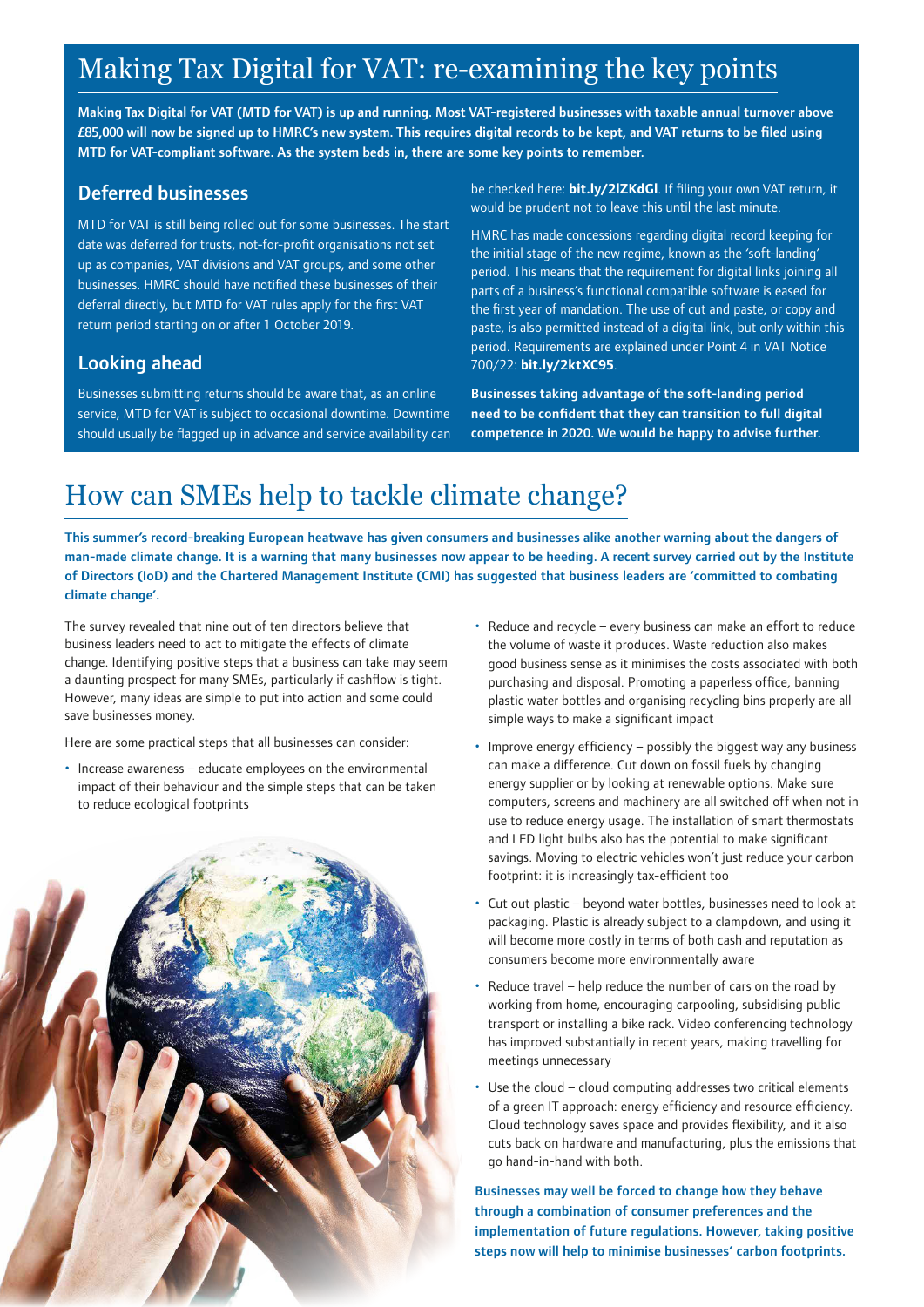

#### EU nationals currently contribute over two million people to the UK workforce.

Government policy regarding immigration and free movement is a rapidly changing area. To keep up-to-date, a regular check of the Brexit preparation pages on gov. uk (**[www.gov.uk/brexit](https://www.gov.uk/brexit)**) or signing up for email alerts (**[bit.ly/2ky8lzb](https://www.gov.uk/email-signup/confirm?link=%2Fentering-staying-uk%2Frights-eu-eea-citizens)**) is recommended. The House of Commons Library also publishes useful and clearly-written Brexit news items: **[bit.ly/2lAARk4](https://commonslibrary.parliament.uk/category/brexit/policy/)**.

#### Workers: checking the right to stay

The government stated that 'freedom of movement as it currently stands will end . . . when the UK leaves the EU'. If the UK leaves the EU without a deal on 31 October, workers will need to take action within a short timeframe.

Citizens of the EU, European Economic Area (EEA) and Switzerland, or those with such a family member, living in the UK before it leaves the EU should check what they need to do in order to stay after Brexit.

For most such workers and their family members, this will involve applying to the EU Settlement Scheme (EUSS), which gives the ability to continue living, working and studying in the UK. However, there is no need to apply where someone has indefinite leave to enter or remain in the UK. Those with British or Irish citizenship – including 'dual citizenship' – do not need to apply.

#### The EU Settlement Scheme

There are different application deadlines for the EU Settlement Scheme, depending on whether there is a no-deal Brexit or a negotiated settlement. With a no-deal Brexit, the deadline for EUSS applications is 31 December 2020. Otherwise it is

30 June 2021. It is free to apply, and it would be wise to do so as soon as possible. Applications can be made online: **[bit.ly/2K1PFUk](https://www.gov.uk/settled-status-eu-citizens-families)**.

Successful applicants will receive either settled or pre-settled status. This is based on how long someone has lived in the UK: it is not a matter of choice. Broadly, settled status is given where someone has lived in the UK for five years continuously, and pre-settled status where someone has lived in the UK for less than this. For either status, applicants should have started living in the UK by 31 December 2020 – or the date the UK leaves the EU without a deal. Either status gives access to public services like the NHS and pensions, and means someone can continue working in the UK, though rights are slightly different for each.

Employers are not obliged to assist, but HMRC's Employer Toolkit is designed to facilitate employers providing advice and support to relevant staff: **[bit.ly/2mHoJuI](https://www.gov.uk/government/publications/eu-settlement-scheme-employer-toolkit)**.

#### Employers: other considerations

The government is currently reviewing arrangements for EU, EEA and Swiss citizens arriving in the UK after Brexit as part of its plans for a future points-based immigration system. But until 31 December 2020, such citizens can continue to enter, live and work in the UK as they do now. For those wanting to stay beyond this, a temporary three-year UK immigration status, European Temporary Leave to Remain, is being planned. Thereafter, application under the points-based system, expected in 2021, would be required.

Employers should be aware of key deadlines and immigration rules applying at any

point, as workers inadvertently breaching immigration procedures could become illegal workers.

Deal or no-deal Brexit, employers should also carry on with normal right to work checks. Further Home Office guidance is expected, clarifying when right to work checks will change. It is not anticipated, however, that there will be any change until 1 January 2021. Employers can check the current position here: **[bit.ly/2kmc5nD](https://www.gov.uk/guidance/employing-eu-eea-and-swiss-citizens-and-their-family-members-after-brexit?utm_source=8d9439db-ed02-42fa-a7e3-951a1d568bb8&utm_medium=email&utm_campaign=govuk-notifications&utm_content=daily)**.

#### **Businesses trading with the EU**

HMRC has advised that, post-Brexit, businesses trading with the EU will require an Economic Operator Registration and Identification (EORI) number. Firms without an EORI number may face 'increased costs and delays', the government recently warned. In the event of a no-deal Brexit, businesses will need a 12 digit EORI number that starts with GB in order to move goods in or out of the country. Firms that already have an EORI number that starts in GB can continue to use it. Businesses do not require an EORI number if they only move goods between Northern Ireland and Ireland. Firms can apply for an EORI number here: **[bit.ly/2qTeFiW](https://bit.ly/2qTeFiW)**.

Businesses are also advised to decide whether a customs agent will be used to make import and/or export declarations, or whether declarations will be made by the business via software.

#### These are challenging times for employers and businesses, and we would be delighted to advise you.